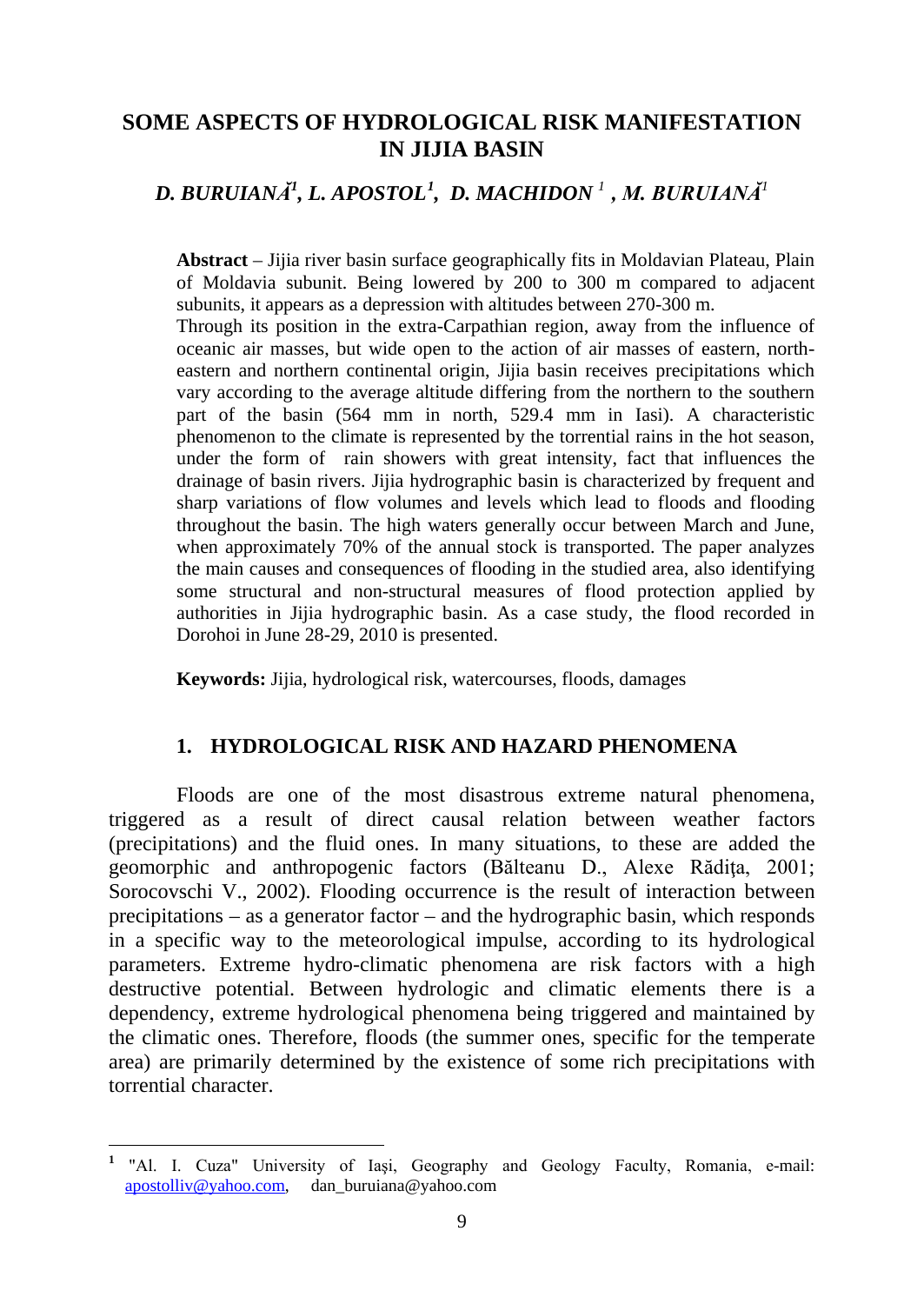The remarkable economic development, the expansion of urbanized and deforested territories have induced radical changes in the evolution of extreme hydro-climatic phenomena, the torrential character of precipitations and water flow being determined by the effect of human activities as well.

### **2. JIJIA HYDROGRAPHIC BASIN CHARACTERIZATION**

Jijia River crosses the territory of two counties, Botoşani and Iaşi, belonging to two major units of the Moldavian Plateau: the Plateau of Suceava in the west and the Moldavian Plain in the rest of territory (Fig no. 1).



**Fig. 1.** *The geographical settlement of Jijia hydrographic basin*

Jijia springs at the west of Pomârla locality, on the eastern slope of Bour Massif, it is formed through the merger of waters of two branches, which on a distance of 10 km are well individualized. A branch springs in Ukraine at an altitude of 410 m and after 4 km it enters the Romanian borders, 48°02'48" N latitude and 29°12'39" E longitude. The second river springs from the Bour Massif at 340 m. Here, the slopes are pronounced, 10 degrees, and the longitudinal slope reaches 13 ‰. The sectors are deep, favoring surface flow organization.

After the confluence of the two branches, the formed river is called Jijia, it has a slightly sinuous course, not deepened in some sectors, branched into two arms, with dry lowlands, but floating up to Crişan locality, where the Pomârla brook opens on the left side with the same characteristics. Up to Dorohoi locality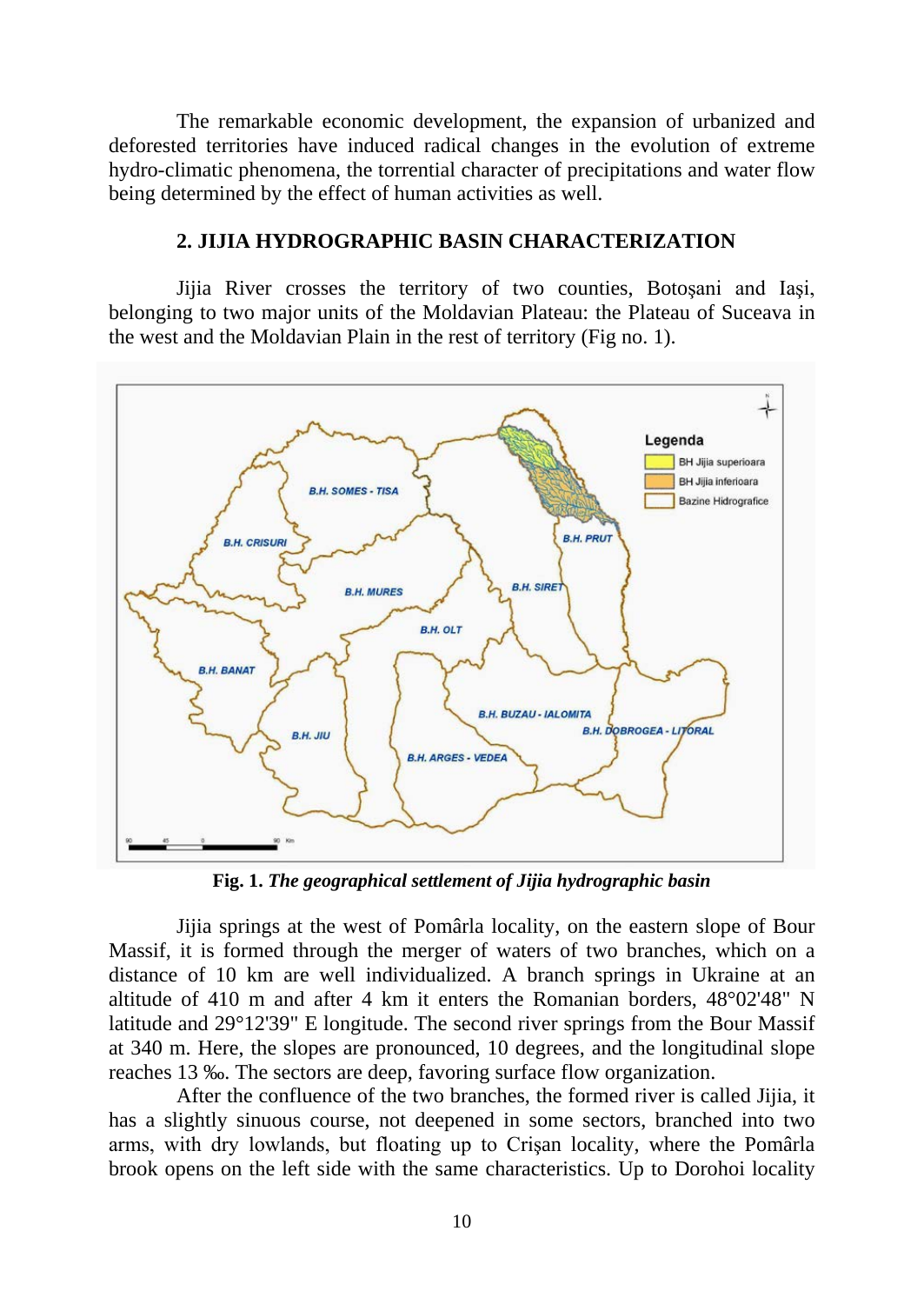vicinity, plain character changes, it being very humid, with reed and even marsh in some sectors, it representing the sink of Dorohoi lezer. Up to Vlădeni the river is a little deep, the major bed being frequently flooded. From this strongly meandering area with deserted river beds, Jijia shifts its valley on the W-E direction up to the entry into the Prut plain, from where on the old bed it flows approximately parallel with it (Băcăuanu, 1992). From the Chipereşti locality, Jijia river route was modified by executing a drain in the Prut river at about 18 km downstream Ungheni.

Jijia river has a basin surface of  $5757 \text{ km}^2$  and a length of 275 km. The average altitude is 152 m and the longitudinal slope is 1‰. The convolution coefficient for Jijia river is 1.45. Within the basin, Jijia river has a lateral position, ¾ of the drain forming out of the tributaries on the right, which are also the most important.

| No. | River   | <b>Hydrometrical Station</b> | The Length of the<br>River (km) | Surface<br>(km <sup>2</sup> ) | Altitude<br>(mdM) | Average<br>multiannual Q<br>(m3/s) |
|-----|---------|------------------------------|---------------------------------|-------------------------------|-------------------|------------------------------------|
| 1.  | Jijia   | Dorohoi                      | 267                             | 238                           | 262               | 0.65                               |
| 2.  | Jijia   | Todireni                     | 181                             | 1070                          | 186               | 2.24                               |
| 3.  | Sitna   | Todireni                     | 3.2                             | 940                           | 167               | 2.16                               |
| 4.  | Miletin | Nicolae Bălcescu             | 46                              | 220                           | 202               | 0.469                              |
| 5.  | Bahlui  | Hârlau                       | 82                              | 137                           | 317               | 0.438                              |
| 6.  | Bahlui  | Iași                         | 12                              | 1717                          | 150               | 3.46                               |

**Table 1.** *The characteristics of hydrological regime of Jijia and its main tributaries (based on Arrangement of Prut Hydrographic Basin Plan):*

 Jijia river has 36 direct tributaries, out of which 20 are on the left side and 16 on the right (the biggest ones), as shown in Figure No. 2. The main tributaries are: Sitna, Miletin and Bahlui. The Moldavian Plain, through its position in the north-east of the country, is located in an area of interference of northern-western air masses influence with the eastern ones, this fact being evidenced by the presence of a climate with annual average temperatures of 8-9°C, and during winter -20 and -30<sup>o</sup>C (the low, eastern part being the center of thermal inversions), during summer 18-20°C. The distribution of precipitations in the basin varies depending on the average altitude and it is different from the north to the south of the basin. The multiannual average precipitations vary between 400 and 600 mm per year, there being recorded monthly values depending on the season.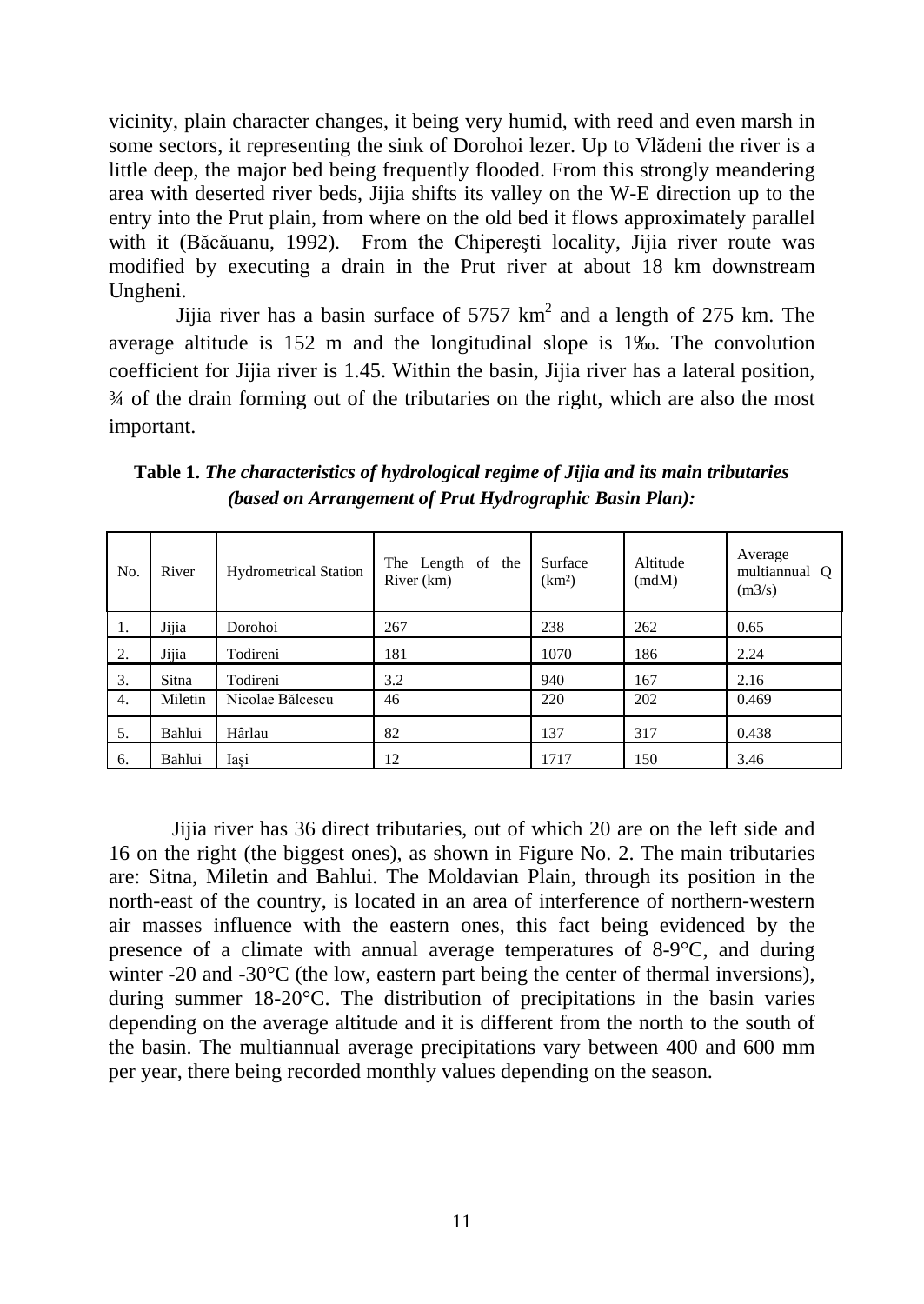

**Fig. 2.** *The hydrographic network of Jijia basin (GIS databases, Romanian Waters National Administration)*

As a percentage, the greatest quantity of precipitations falls during summer, summing between 35-40% out of the annual total, then during spring 25- 30%, during autumn 17-23% and during winter 10-17%. The precipitations fell as snow accumulate, forming a layer of snow whose water reserves supply the rivers during the intervals with positive temperatures. In Jijia basin, the monthly sums of precipitations gradually increase from February to June, when the annual maximal rainfall occurs. From June to February, when the annual minimal rainfall occurs to the majority of rainfall stations and posts, the monthly amount of precipitations gradually diminishes. June, the rainiest month of the year, stands out in being the one with the largest number and the highest frequency of days with different quantity of precipitations. If May sporadically stands out as the annual maximum for the lower thresholds of precipitations amounts daily recorded, in frequent situations (at Dorohoi, Avrămeni, Podu Iloaie) for the superior thresholds for precipitations amounts ( $>0.5$  mm ÷  $>30.0$  mm), July takes over the annual maximum of days number with large and very large amounts of precipitations. Rarely, August has the annual maximum of days number with different amounts of precipitations (for the days with precipitations of  $\geq$  then 30,00 mm) (Mihăilă, 2006).

In terms of Jijia basin vulnerability depending on summer rains intensity, we observe that the upper basin presents an intermediate vulnerability, and the lower basin a great vulnerability. Along the course, the annual average flow is 10  $\text{m}^3$ /s (316 mil m<sup>3</sup>/year). Spring leakage represents 40-50% of the annual medium leakage, and the winter and autumn ones are reduced to 10-20% of the annual value. The permanent leakage is recorded on major tributaries, on the other rivers, with water gathering surfaces smaller than 50  $km^2$ , in reduced leakage period we find a semi-permanent or even temporary character.

### **3. FLOODING IN JIJIA HYDROGRAPHIC BASIN**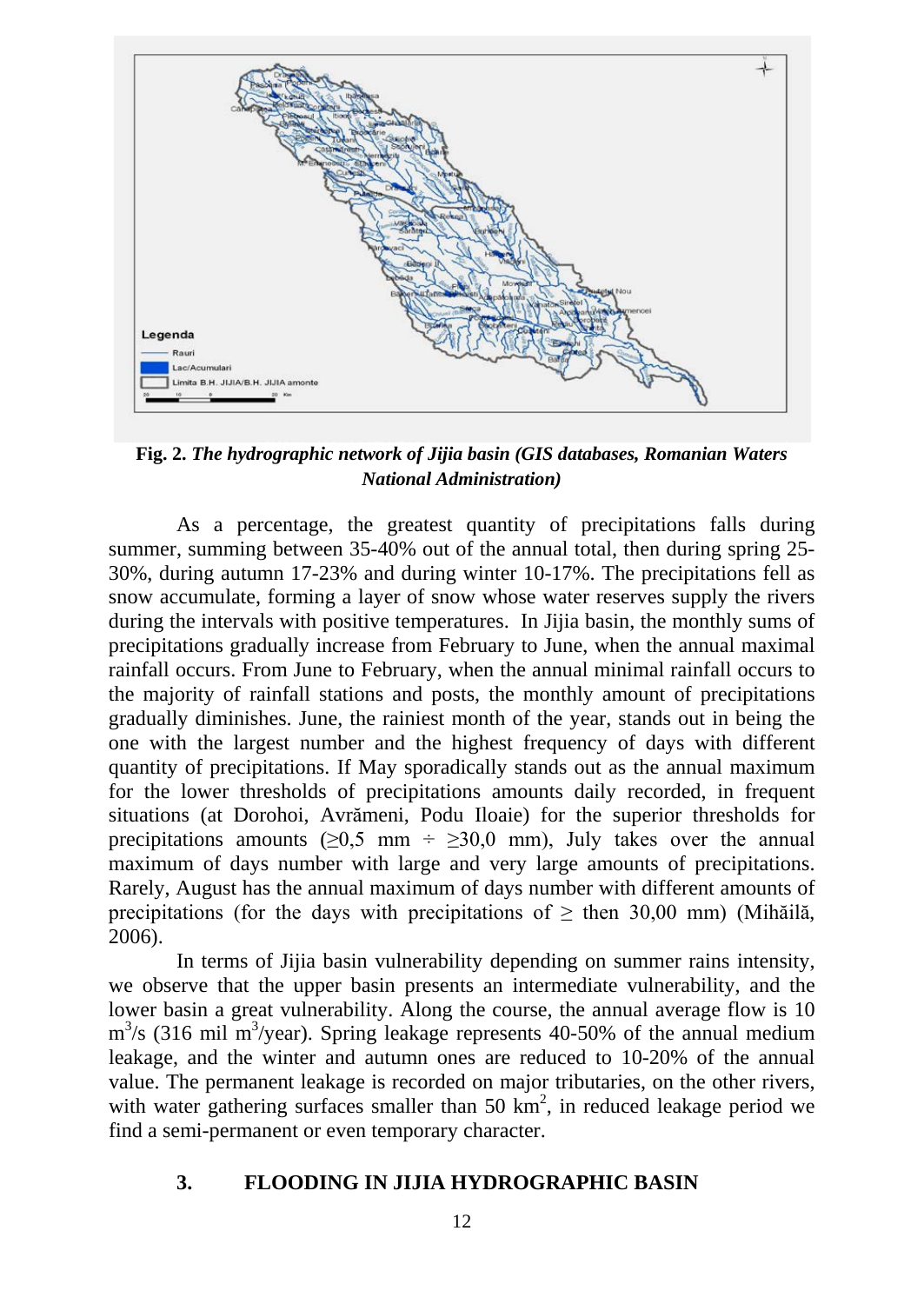After analyzing the climatic data from the period 1991-2007, we note that the flooding regime of the region is controlled by the water resulted from snow and ice accumulations melting during spring in some years, and heavy rains during summer in other years. Therefore, most of the floods occurred in the period between late spring and early autumn. Yet, there were a few cases when there was no flooding during summer and the drought persisted beginning with the late spring. Throughout the analyzed period there have been identified 138 major events caused by:

- Flash flooding on the slopes that affect the vulnerable communities;
- Prolonged flooding on the main water courses and confluences, due to the stagnation effect in these lowlands;
- Fast flooding caused by fast leakage and the complex model of terrain.

 Concerning the causes that led to flooding in Jijia hydrographic basin between 1991-2007, we noticed that 54 produced through water courses overflows, 42 only through leakage from the slopes and 41 both through water course overflows and leakage from the slopes. Out of the 138 events analyzed in the period mentioned above, 63 occurred on Jijia river and 75 on tributaries. The produced damages are shown in Table No. 2.

**Table 2.** *Damages produced by watercourse overflows and leakage from the slopes in Jijia basin during 1991-2007 (According to A.B.A. Prut-Barlad)*

| Period | Human      | Social and | Individual     | Arable |
|--------|------------|------------|----------------|--------|
|        | Casualties | Economical | Households and | Lands  |
|        |            | Objectives | Annexes (No.)  | (ha)   |
|        |            | No.)       |                |        |
| 1991-  | 14         |            | 2969           | 42553  |
| 2007   |            |            |                |        |

In Jijia hydrographic basin there have been applied a series of structural and nonstructural flood protection measures, actions that have been amplified especially due to the historical floods recorded on the surface of the basin in 1969, 1975, 1979.

**Structural measures** Based on the way of action against floods, structural measures are divided into: measures that reduce the maximum (peak) flow of the floods; measures that reduce the maximum levels of river beds; measures that reduce the duration of flood; measures that protect the population and the objectives in the major bed. On the water courses in Jijia hydrographic basin there have been realized the following hydro-technical works: 158 km dams (which protects from floods an area of 32,107 ha), 331 km adjustments, 25 permanent accumulations and 7 perennial accumulations (with a total volume of 588,749 thousand  $m<sup>3</sup>$ ).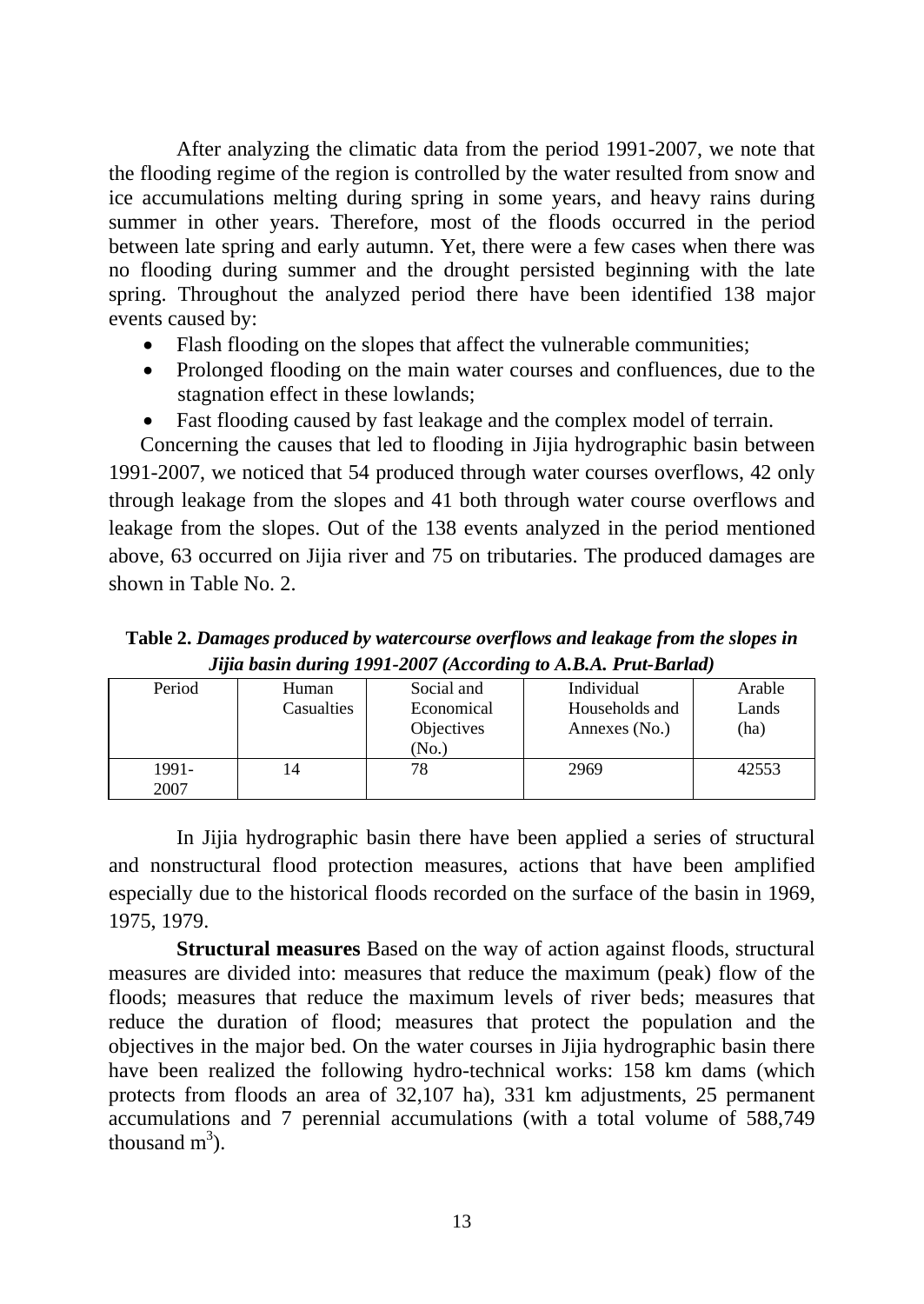**Nonstructural measures** These measures contain (Stănescu V. et.al., 2002):

Land planning and management; major bed zoning and management; risk maps elaboration; developing in floodable areas discouragement; specifying the restrictions on building permits.

Hydrologic warnings and forecasts concerning the floods, which are based on realization and development of operational hydro-meteorological informational systems.

The exploitation of defensive hydrotechnical works against floods, reconsidered on the basis of flood forecasting information.

Adequately agricultural land usage planning for retaining the water in the soil.

# **4. CASE STUDY THE FLOOD RECORDED AT DOROHOI IN JUNE 28-29, 2010**

Due to rainfalls, Jijia river reached the flood quota at the hydrometric station Dorohoi at the very beginning of 23.06.2010, then during the following night at 22:00 o'clock it overcame by 28 cm the flooding quota, Jijia reaching thus a Hmax = 488 cm and a flow of 35.9 m<sup>3</sup>/s. Although the state of alert was permanently maintained, the flooding quota was reached again only in the evening of 28.06.2010 (on 28.06.2010 at 18:00 o'clock it was recorded  $H = 460$  cm). However, in only 5 hours, Jijia recorded a maximum level of 874 cm (with 274 cm over the danger quota level) and a flow of 190  $\text{m}^3\text{/s}$  (*Fig no. 3*). In fact, the large amounts of precipitations fallen in the basin peak on the tributaries formed a fast flood on Buhai brook, which combined with the one on Pârâul Întors brought a share of water that could not be entirely taken over by Jijia river bed. Thus, the whirling waters passed over the bridge on Mihai Viteazu Street, rapidly advancing down the street capturing lots of people in their houses. The small section of drainage (due to undersized bridges and gathered floaters) led to the flooding of the low area in Dorohoi city and provoked the accumulation of a water volume downstream Ezer accumulation *(Fig no. 4)*. Beginning with 29.06.2010, 01:00 o'clock, the water level in the artificially created accumulation upstream the dam body exceeded the spillway stage I of the high waters tipper (153.00 mdMN) and there occurred the discharge from downstream to upstream over the spillway ridge until 01.07.2010 – 12:00 o'clock.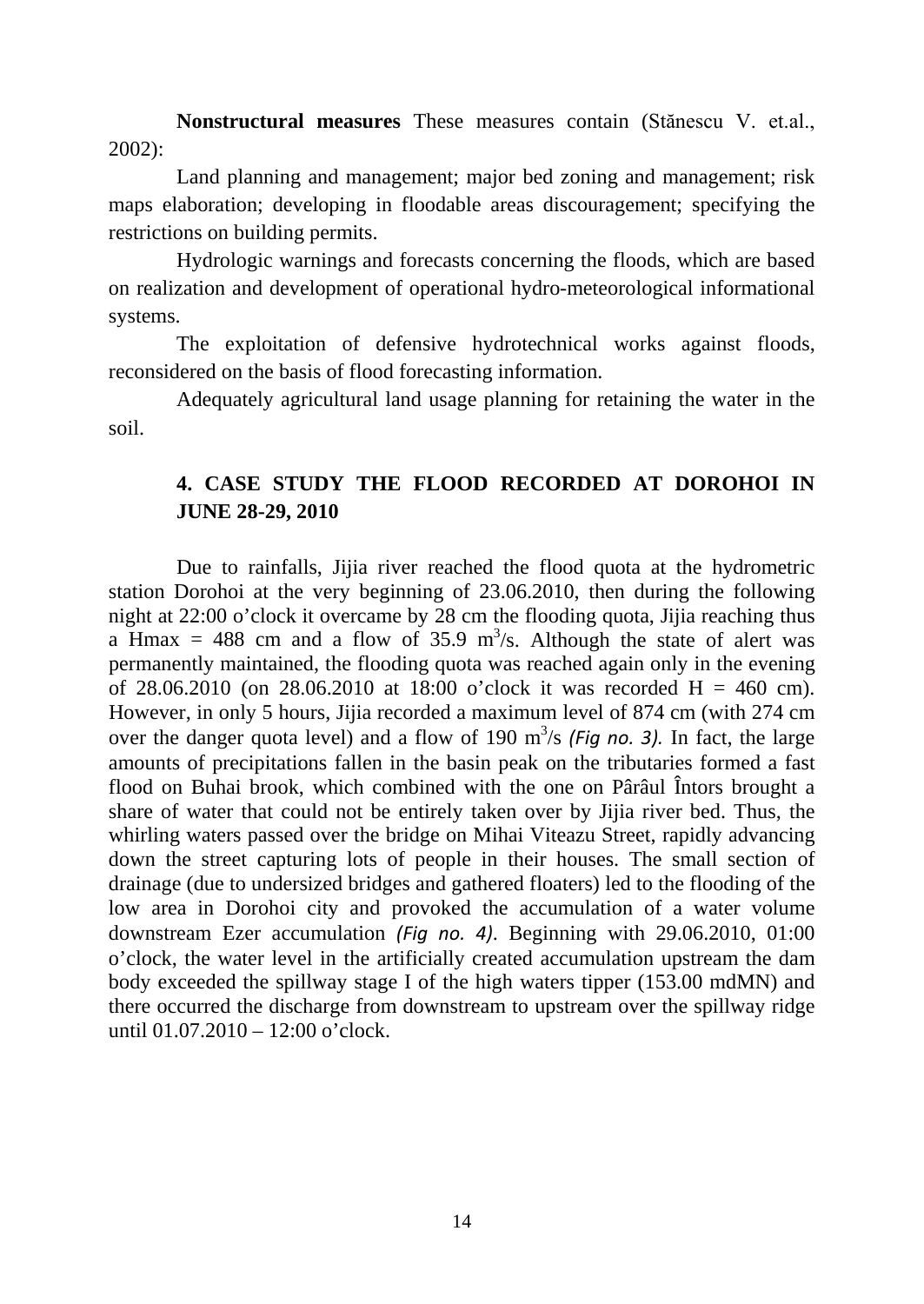

**Fig. 3.** *Jijia river flood at Dorohoi June-July 2010 (According to A.B.A. Prut–Bârlad)*



**Fig. 4.** *Orthophotomap Dorohoi municipality*

The maximum height of spilling blade was 93 cm above the spillway stage I of the high waters tipper (153.00 mdMN) and 43 cm above the spillway stage II of the high waters tipper (153.50 mdMN).As a consequence of the produced flood, 6 persons from Dorohoi municipality lost their lives, 53 houses were completely destroyed and other 427 buildings remained at risk of collapse.